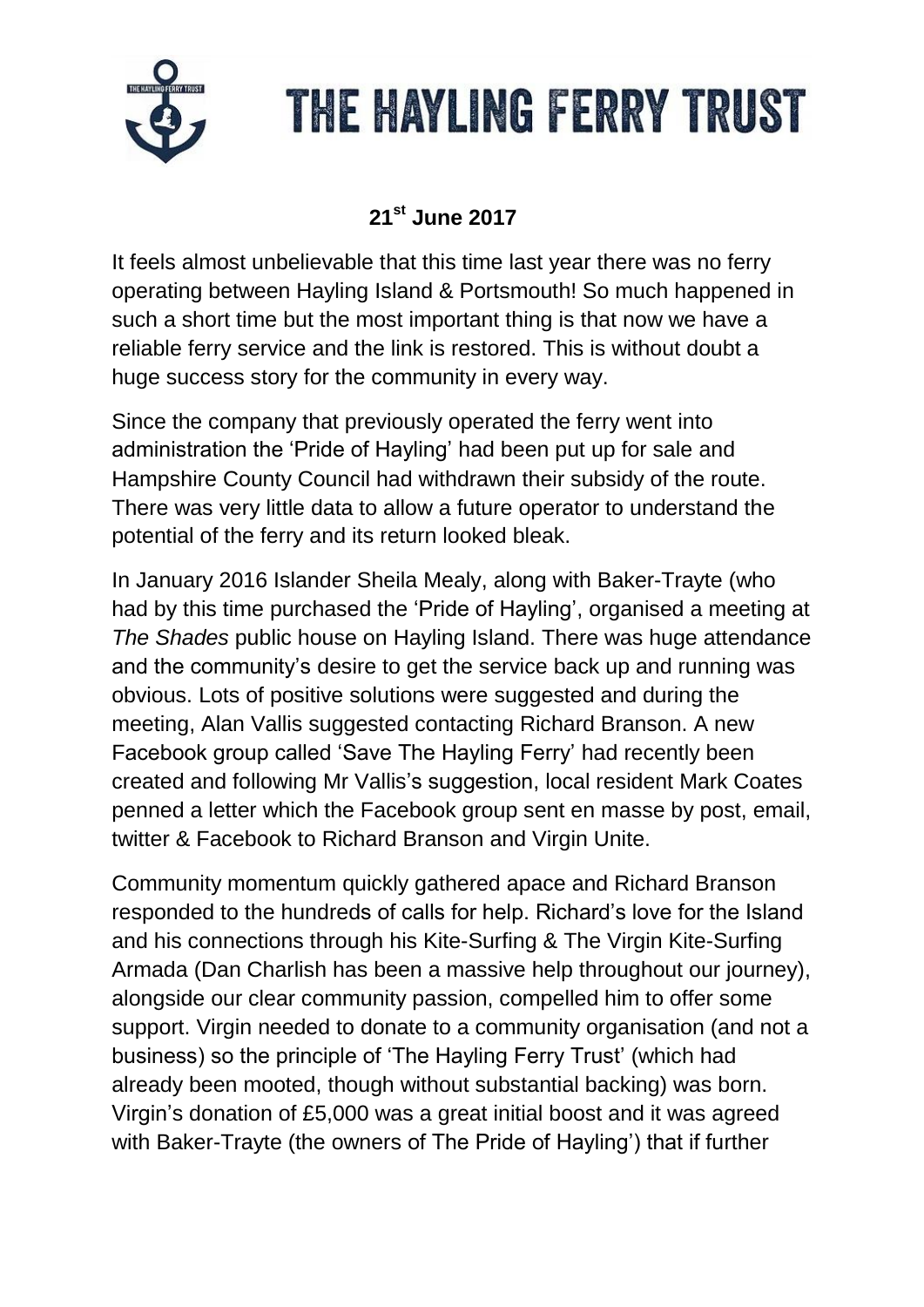

funds could be raised (to provide financial support when required, then the ferry service could restart imminently.

With Virgin attracting further funds from other local businesses such as Stonegate Pubs and the Southern Co-operative, a team of volunteers quickly started crowd-funding, selling advanced ticket vouchers, souvenir mugs and receiving generous donations from smaller local businesses; the crowd funding target of 15k was met in a matter of weeks. With all of this momentum and further back-up funds promised by Portsmouth City Council of 10k and a reserve of 5k from Havant Borough Council, Baker-Trayte agreed to restart the service.

The re-launch was scheduled for August  $5<sup>th</sup>$  and community activist Mark Coates, his father Richard and Alli Wiltshire undertook the task of creating a launch fitting for the amount of community effort that had been poured into it. On Friday 5<sup>th</sup> of August, Dancer Wayne Sleep OBE, the adopted son of Hayling, pirouetted down the pontoon with the Mayor of Havant, Faith Ponsonby, to set The Pride of Hayling off on her first official crossing. It was quite an event, with pyrotechnics; the Portsmouth Football Club mascot Nelson & Portsmouth Legend Alan Knight joined the fun. On that day the Hayling Ferry carried over 700 passengers and over 1000 people turned out to celebrate. The Ferryboat Inn even provided children's entertainment and free champagne for onlookers, whilst a vintage aircraft flyover completed proceedings. Live music from hugely popular local starlet Chloe Anne provided the soundtrack and BBC, Meridian and Solent TV covered the event, along with local newspapers and radio stations, giving the Ferry complete South Coast coverage.

Once the launch was day was complete, normal service commenced. Baker-Trayte worked tirelessly to offer a full service and since their launch are very proud to have operated a full service for all but 8.5 hours (due to weather) in their ten months of operation. Colin Hill of Baker-Trayte was appointed managing skipper and his enthusiasm and dedication has contributed hugely to their success and reliability. He is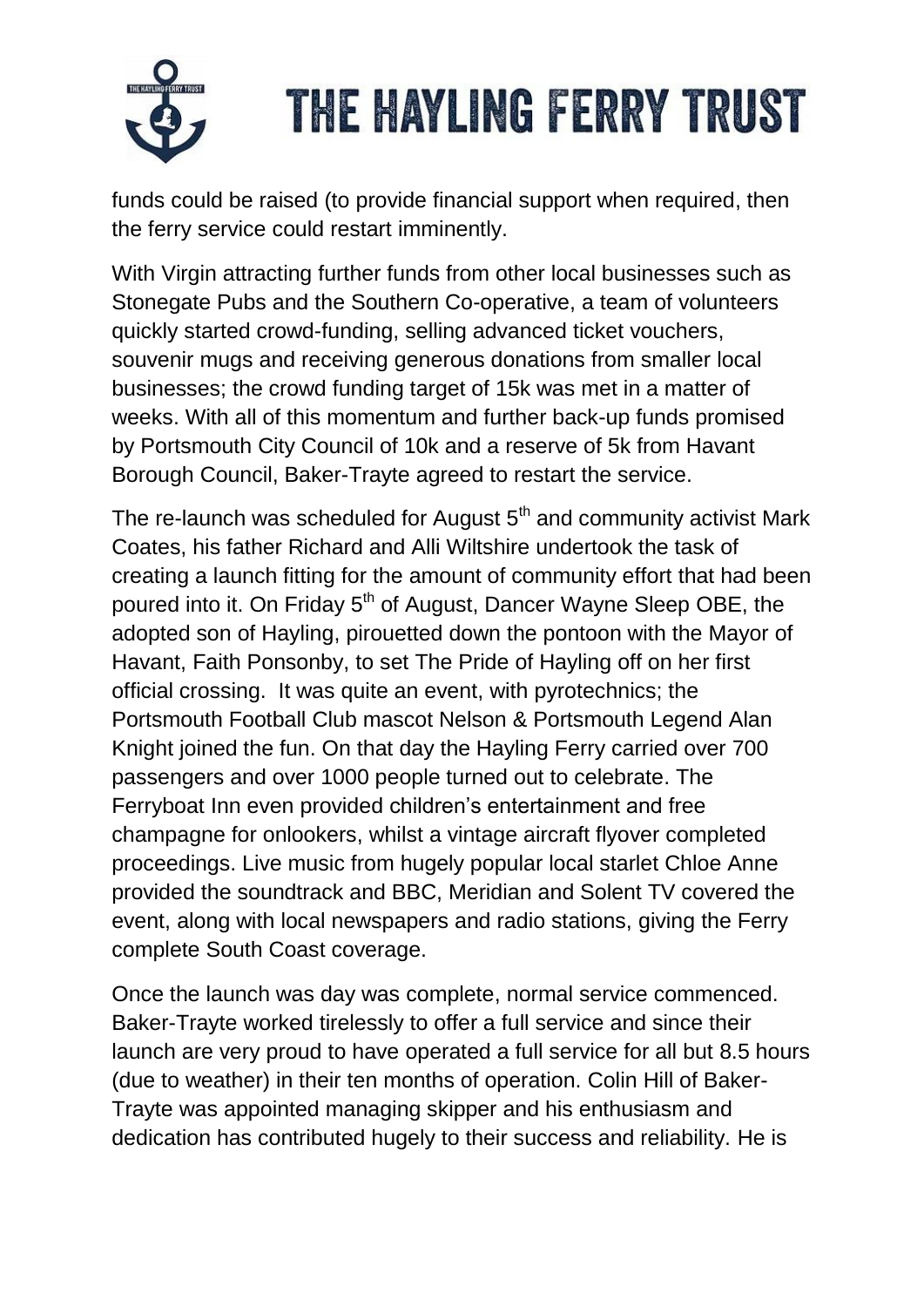

now a very popular figure amongst day trippers and commuters and can never do enough for Ferry users.

\*

Since the relaunch of the Ferry under new owners Baker-Trayte, 'The Hayling Ferry Trust' has worked closely with the operator; one of the recent achievements has been to negotiate a ticket sponsorship deal with Portsmouth based coffee chain *The Coffee Cup*. This ongoing deal has saved the operator over £1000 to date and to keep things as simple as possible *The Coffee Cup* deal directly with the operator when tickets are required and purchase the tickets on behalf of the operator directly from the ticket printer.

In addition to those who have so generously donated there has been a huge amount of behind the scenes work carried out. This includes allocating and hand delivering vouchers, posting mugs, setting up and managing facebook pages and websites (none of which would have been possible without the constant support of Tim Owens). Community spirit runs through this projects blood.

'The Hayling Ferry Trust' was set up to receive donations and support the operators over the long term (initially a period of three years) and therefore these are still very early days. Throughout the process so far we have received legal advice and have been advised, amongst other things, to keep the operation as lean as possible. Currently the administration of finances is carried out by neutral party 'Hayling's Best' who have been raising money and managing community events for many people and for many years. As we currently have no adopted constitution, the only money paid out from funds to date has been mugs for crowd funding and monthly payments to the operator Baker-Trayte for 'Trust' vouchers, used to pay for travel in the previous month. Also now available are accounts which show money in and money out. Obviously very detailed records have been kept for all donations and where appropriate voucher allocations etc however, this information contains personal details of those that donated. Once a formal treasurer